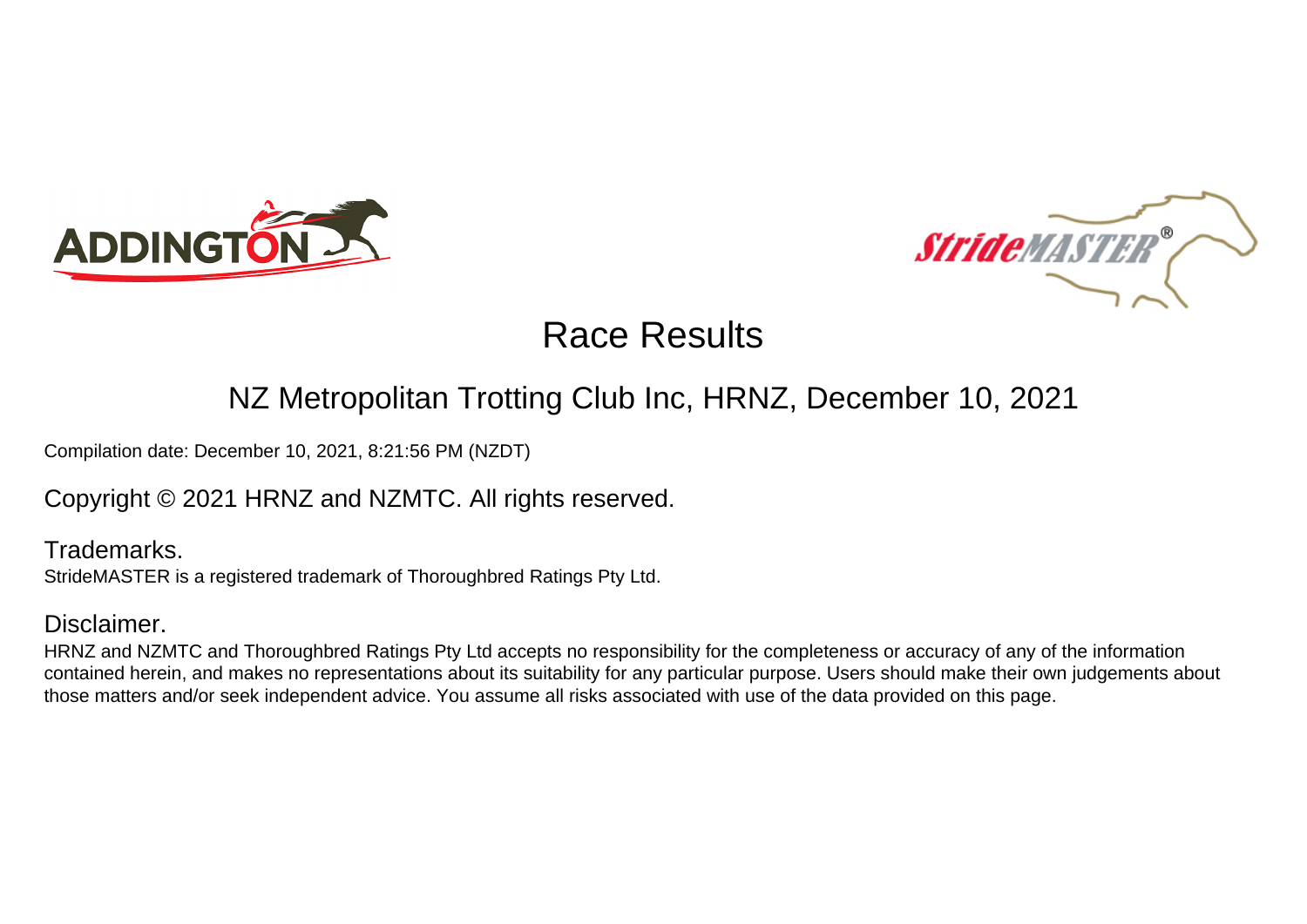



### December 10, 2021, Race 7, , Distance 1980m, Addington - Survey 1980m

|     | Result TAB no. | Horse (Barrier)              | 1980 to                  | 1800m to | 1600m to | 1400m to | 1200m to | 1000m to | 800m to | 600 <sub>m</sub> to | 400m to | 200 <sub>m</sub> to | <b>Total or</b> | Margin |
|-----|----------------|------------------------------|--------------------------|----------|----------|----------|----------|----------|---------|---------------------|---------|---------------------|-----------------|--------|
| 1st | 6              | Allamericanlov (6)           | 1800m                    | 1600m    | 1400m    | 1200m    | 1000m    | 800m     | 600m    | 400m                | 200m    | <b>WP</b>           | Average         |        |
|     |                | Position in running (margin) | $\overline{\phantom{0}}$ | 4(2.0)   | 3(2.6)   | 4(3.0)   | 4(4.1)   | 4(3.7)   | 4(3.9)  | 4(2.6)              | 3(1.8)  | 2(1.7)              |                 | 0.00   |
|     |                | Sectional time (s)           | 11.91                    | 14.47    | 15.98    | 16.06    | 15.73    | 15.91    | 14.39   | 13.62               | 13.52   | 13.91               |                 |        |
|     |                | Cumulative time (s)          | 145.50                   | 133.59   | 119.12   | 103.14   | 87.08    | 71.35    | 55.44   | 41.05               | 27.43   | 13.91               | 2:25.50         |        |
|     |                | Speed (m/s)                  | 15.11                    | 13.82    | 12.52    | 12.45    | 12.71    | 12.57    | 13.90   | 14.68               | 14.79   | 14.38               | 13.61           |        |
|     |                | Stride length (m)            | 6.36                     | 6.25     | 5.87     | 5.91     | 6.08     | 5.98     | 6.48    | 6.35                | 6.33    | 6.42                | 6.19            |        |
|     |                | Stride duration (s)          | 0.420                    | 0.452    | 0.469    | 0.475    | 0.478    | 0.476    | 0.466   | 0.433               | 0.428   | 0.446               | 0.455           |        |
|     |                | Stride efficiency (%)        | 63.19                    | 60.96    | 53.93    | 54.64    | 57.76    | 55.85    | 65.62   | 63.09               | 62.59   | 64.33               | 59.96           |        |
|     |                | Stride count                 | 28.31                    | 32.02    | 34.04    | 33.82    | 32.90    | 33.45    | 30.86   | 31.48               | 31.60   | 31.17               | 319.65          |        |











0.6 s

Stride duration



Stride efficiency 100 %



Note: Horizontal distance axis grid lines are 200m furlongs.

#### Disclaimer.

0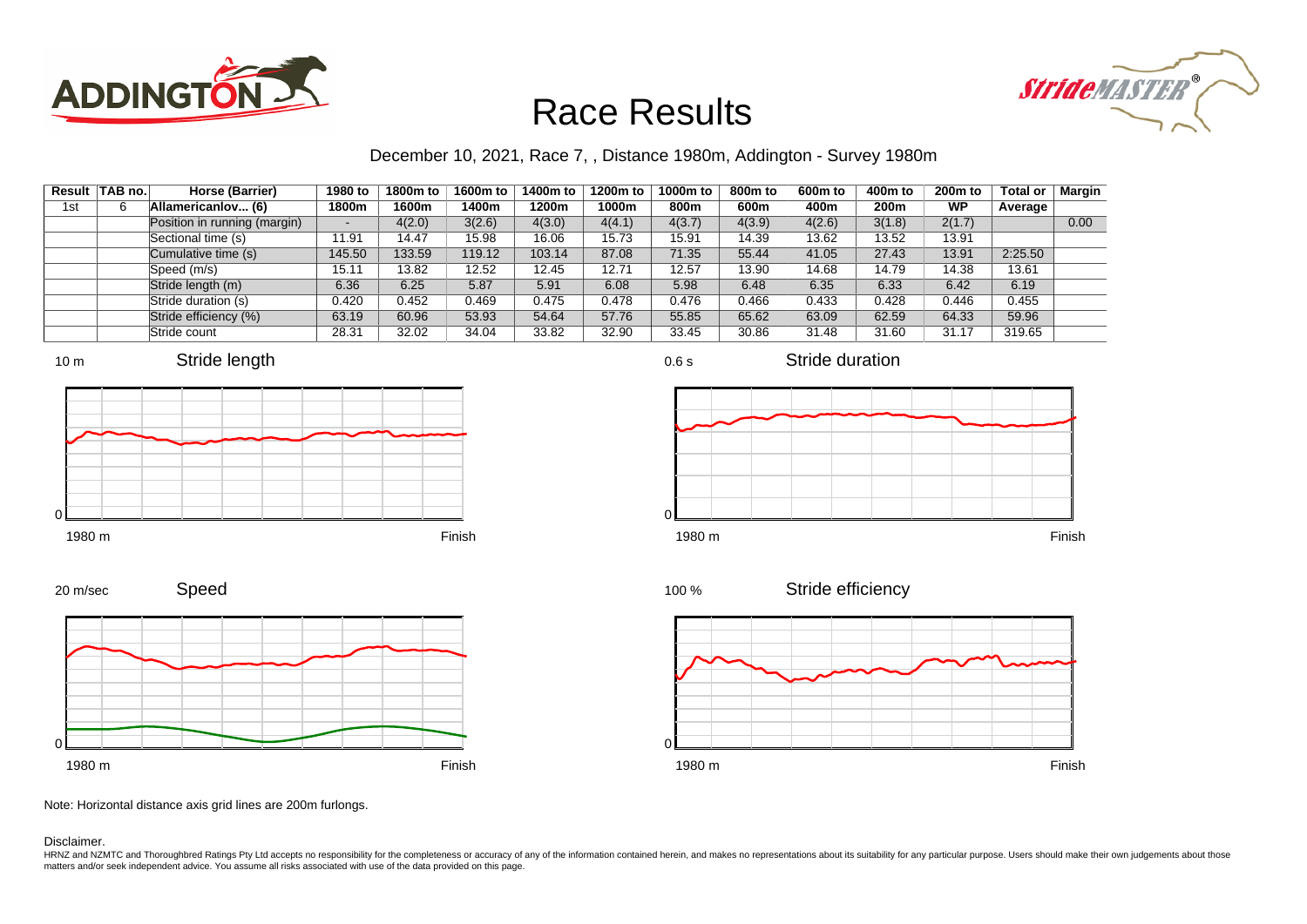



### December 10, 2021, Race 7, , Distance 1980m, Addington - Survey 1980m

| Result          | TAB no. | Horse (Barrier)              | 1980 to | 1800m to | 1600m to | 1400m to | 1200m to | 1000m to | 800 <sub>m</sub> to | 600m to | 400m to | 200 <sub>m</sub> to | <b>Total or</b> | <b>Margin</b> |
|-----------------|---------|------------------------------|---------|----------|----------|----------|----------|----------|---------------------|---------|---------|---------------------|-----------------|---------------|
| 2 <sub>nd</sub> | 8       | Callie's Delig (8)           | 1800m   | 1600m    | 1400m    | 1200m    | 1000m    | 800m     | 600m                | 400m    | 200m    | WP                  | Average         |               |
|                 |         | Position in running (margin) |         | 1(0.0)   | 1(0.0)   | 1(0.0)   | 1(0.0)   | 1(0.0)   | 1(0.0)              | 1(0.0)  | 1(0.0)  | 1(0.0)              |                 | 0.80          |
|                 |         | Sectional time (s)           | 11.44   | 14.38    | 15.92    | 15.88    | 15.80    | 15.88    | 14.60               | 13.76   | 13.53   | 14.46               |                 |               |
|                 |         | Cumulative time (s)          | 145.65  | 134.21   | 119.83   | 103.91   | 88.03    | 72.23    | 56.35               | 41.75   | 27.99   | 14.46               | 2:25.65         |               |
|                 |         | Speed (m/s)                  | 15.73   | 13.91    | 12.56    | 12.59    | 12.66    | 12.59    | 13.70               | 14.53   | 14.78   | 13.83               | 13.59           |               |
|                 |         | Stride length (m)            | 6.16    | 6.16     | 5.74     | 5.72     | 5.81     | 5.72     | 6.08                | 6.12    | 6.07    | 5.83                | 5.93            |               |
|                 |         | Stride duration (s)          | 0.396   | 0.443    | 0.457    | 0.454    | 0.459    | 0.454    | 0.444               | 0.421   | 0.411   | 0.422               | 0.436           |               |
|                 |         | Stride efficiency (%)        | 59.32   | 59.25    | 51.45    | 51.17    | 52.78    | 51.14    | 57.72               | 58.46   | 57.63   | 53.13               | 55.01           |               |
|                 |         | Stride count                 | 29.22   | 32.48    | 34.86    | 34.95    | 34.41    | 34.96    | 32.91               | 32.70   | 32.93   | 34.30               | 333.72          |               |







Stride duration





Speed







Note: Horizontal distance axis grid lines are 200m furlongs.

#### Disclaimer.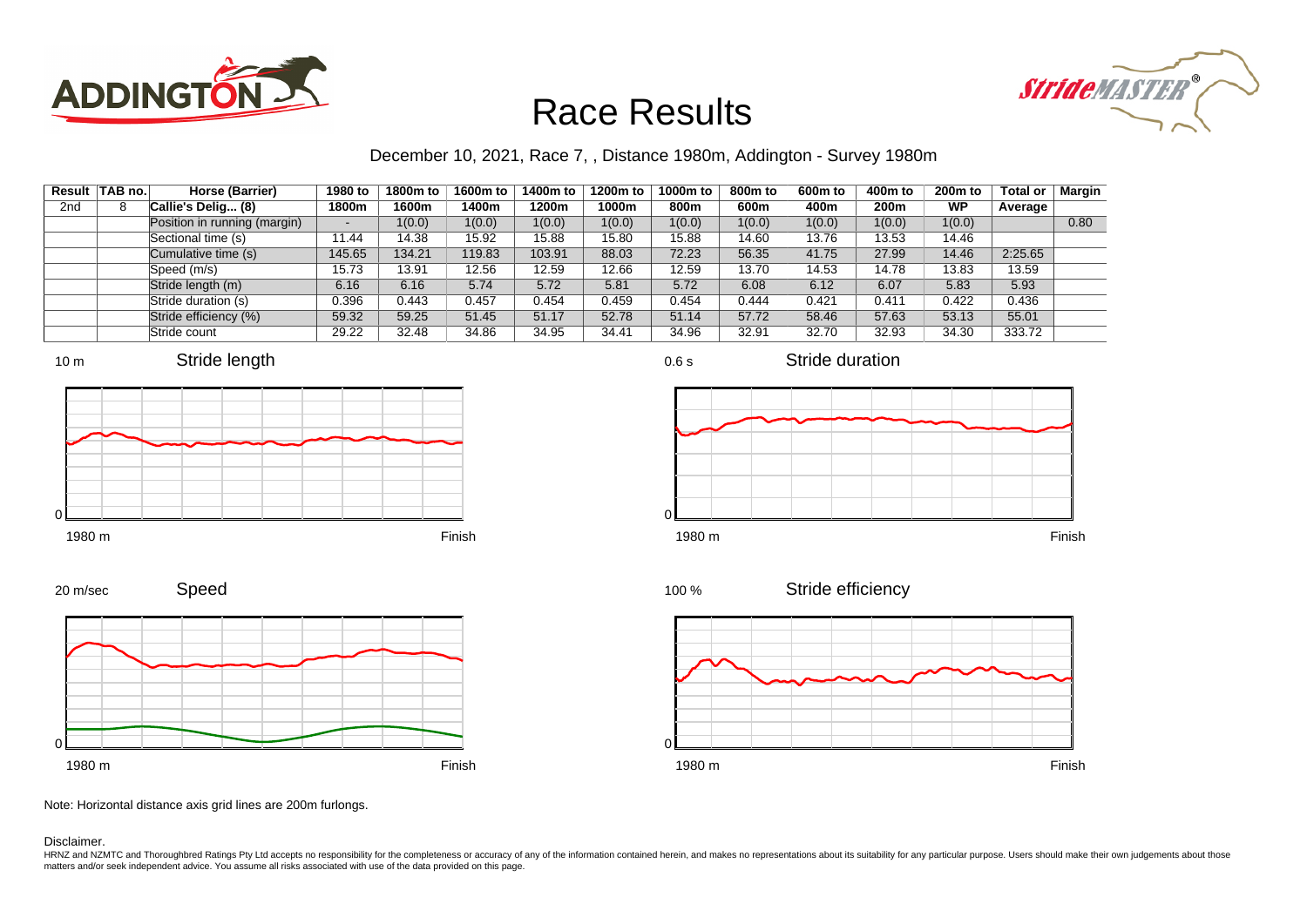



### December 10, 2021, Race 7, , Distance 1980m, Addington - Survey 1980m

0.6 s

|     | Result TAB no. | Horse (Barrier)              | 1980 to | 1800m to | 1600m to | 1400m to | 1200m to | 1000m to | 800 <sub>m</sub> to | 600m to | 400m to | 200 <sub>m</sub> to | <b>Total or</b> | <b>Margin</b> |
|-----|----------------|------------------------------|---------|----------|----------|----------|----------|----------|---------------------|---------|---------|---------------------|-----------------|---------------|
| 3rd |                | A Guinness Dan (1)           | 1800m   | 1600m    | 1400m    | 1200m    | 1000m    | 800m     | 600m                | 400m    | 200m    | WP                  | Average         |               |
|     |                | Position in running (margin) |         | 2(0.7)   | 2(1.6)   | 2(1.7)   | 3(1.9)   | 2(1.6)   | 2(1.7)              | 2(1.2)  | 2(1.2)  | 3(2.0)              |                 | 2.50          |
|     |                | Sectional time (s)           | 11.75   | 14.53    | 15.93    | 15.92    | 15.74    | 15.89    | 14.52               | 13.76   | 13.66   | 14.24               |                 |               |
|     |                | Cumulative time (s)          | 145.94  | 134.19   | 119.66   | 103.73   | 87.81    | 72.07    | 56.18               | 41.66   | 27.90   | 14.24               | 2:25.94         |               |
|     |                | Speed (m/s)                  | 15.31   | 13.76    | 12.55    | 12.56    | 12.71    | 12.59    | 13.77               | 14.53   | 14.64   | 14.04               | 13.57           |               |
|     |                | Stride length (m)            | 6.38    | 6.22     | 5.93     | 5.93     | 5.96     | 5.85     | 6.32                | 6.34    | 6.36    | 6.19                | 6.14            |               |
|     |                | Stride duration (s)          | 0.410   | 0.452    | 0.472    | 0.472    | 0.469    | 0.465    | 0.459               | 0.436   | 0.434   | 0.441               | 0.452           |               |
|     |                | Stride efficiency (%)        | 63.55   | 60.49    | 54.96    | 54.93    | 55.50    | 53.42    | 62.41               | 62.72   | 63.14   | 59.92               | 58.88           |               |
|     |                | Stride count                 | 28.23   | 32.14    | 33.72    | 33.73    | 33.56    | 34.21    | 31.65               | 31.57   | 31.46   | 32.30               | 322.57          |               |







Stride duration



Stride efficiency 100 %



Speed 20 m/sec



Note: Horizontal distance axis grid lines are 200m furlongs.

Disclaimer.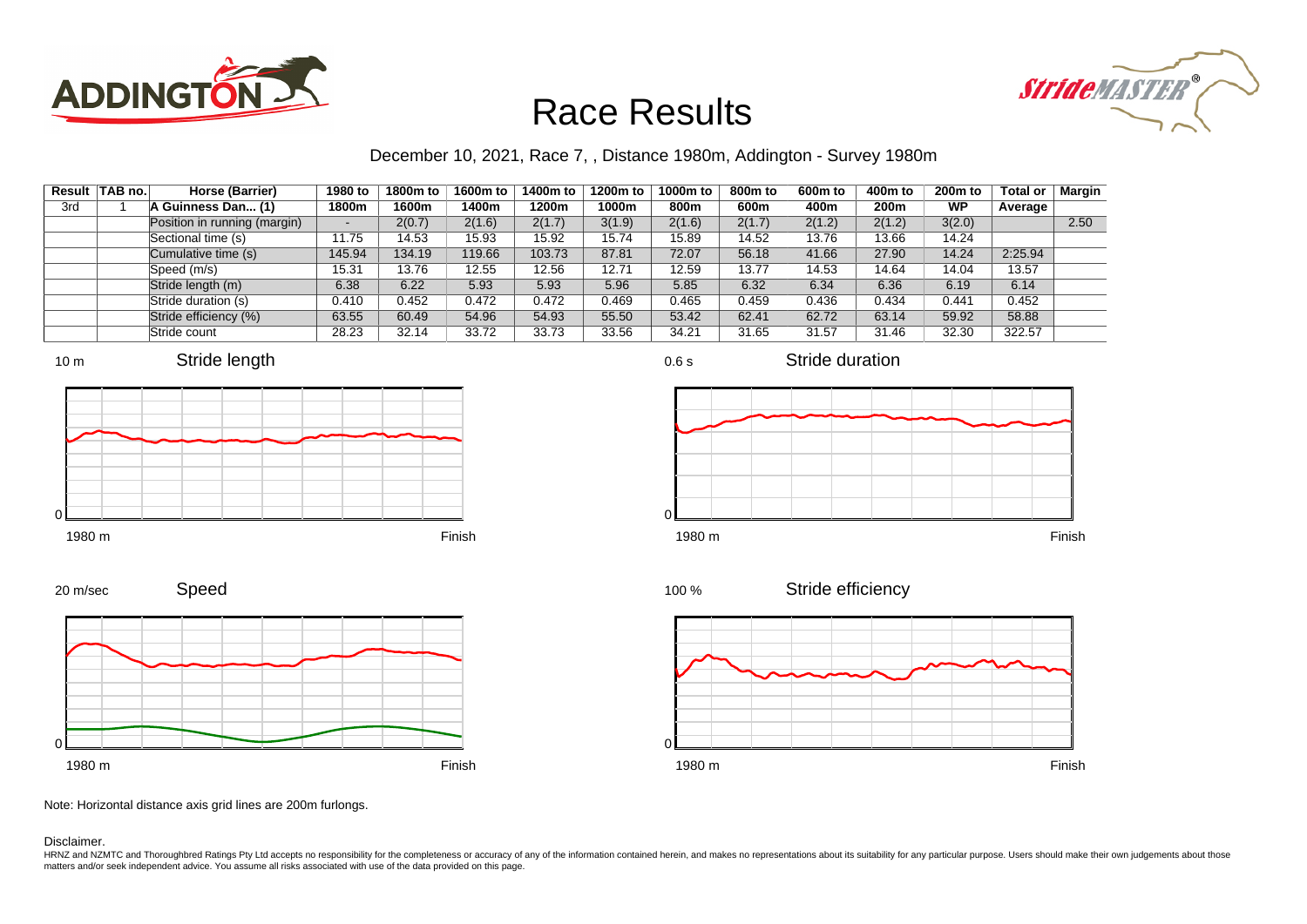



### December 10, 2021, Race 7, , Distance 1980m, Addington - Survey 1980m

| Result | TAB no. | Horse (Barrier)              | 1980 to | 1800m to | 1600m to | 1400m to | 1200m to | 1000m to | 800m to | 600 <sub>m</sub> to | 400m to | 200 <sub>m</sub> to | <b>Total or</b> | Margin |
|--------|---------|------------------------------|---------|----------|----------|----------|----------|----------|---------|---------------------|---------|---------------------|-----------------|--------|
| 4th    | ∼       | Town Echo (2)                | 1800m   | 1600m    | 1400m    | 1200m    | 1000m    | 800m     | 600m    | 400m                | 200m    | WP                  | Average         |        |
|        |         | Position in running (margin) | $\sim$  | 5(2.3)   | 7(6.7)   | 8(6.6)   | 8(8.2)   | 8(7.4)   | 9(7.8)  | 9(4.9)              | 7(3.7)  | 6(3.9)              |                 | 3.00   |
|        |         | Sectional time (s)           | 11.79   | 15.11    | 15.89    | 16.15    | 15.67    | 15.94    | 14.11   | 13.55               | 13.57   | 14.26               |                 |        |
|        |         | Cumulative time (s)          | 146.04  | 134.25   | 119.14   | 103.25   | 87.10    | 71.43    | 55.49   | 41.38               | 27.83   | 14.26               | 2:26.04         |        |
|        |         | Speed (m/s)                  | 15.26   | 13.24    | 12.59    | 12.38    | 12.76    | 12.55    | 14.17   | 14.76               | 14.74   | 14.03               | 13.56           |        |
|        |         | Stride length (m)            | 6.35    | 6.09     | 5.94     | 5.90     | 6.02     | 5.86     | 6.36    | 6.26                | 6.29    | 6.11                | 6.11            |        |
|        |         | Stride duration (s)          | 0.421   | 0.461    | 0.472    | 0.476    | 0.472    | 0.467    | 0.449   | 0.424               | 0.427   | 0.436               | 0.451           |        |
|        |         | Stride efficiency (%)        | 62.98   | 58.05    | 55.20    | 54.38    | 56.60    | 53.58    | 63.23   | 61.23               | 61.83   | 58.34               | 58.35           |        |
|        |         | Stride count                 | 28.35   | 32.82    | 33.65    | 33.90    | 33.23    | 34.16    | 31.44   | 31.95               | 31.80   | 32.73               | 324.03          |        |







Stride duration



Speed







Note: Horizontal distance axis grid lines are 200m furlongs.

#### Disclaimer.

20 m/sec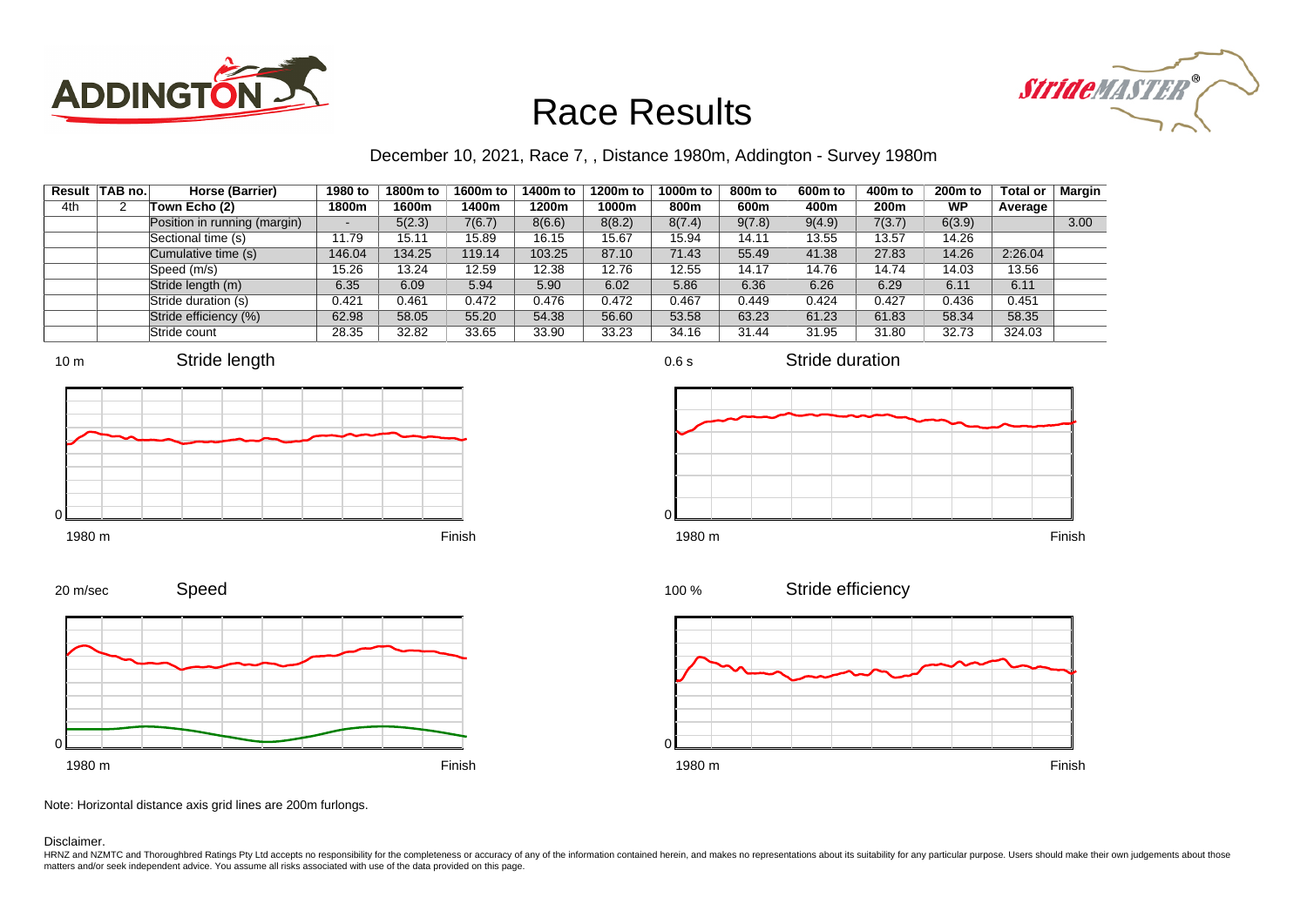



### December 10, 2021, Race 7, , Distance 1980m, Addington - Survey 1980m

|     | Result TAB no. | Horse (Barrier)              | 1980 to                  | 1800m to | 1600m to | 1400m to | 1200m to | 1000m to | 800m to | 600 <sub>m</sub> to | 400m to | 200 <sub>m</sub> to | <b>Total or</b> | Margin |
|-----|----------------|------------------------------|--------------------------|----------|----------|----------|----------|----------|---------|---------------------|---------|---------------------|-----------------|--------|
| 5th | 10             | Cheezel (10)                 | 1800m                    | 1600m    | 1400m    | 1200m    | 1000m    | 800m     | 600m    | 400m                | 200m    | WP                  | Average         |        |
|     |                | Position in running (margin) | $\overline{\phantom{a}}$ | 6(2.4)   | 4(3.1)   | 5(3.8)   | 5(4.3)   | 5(3.8)   | 5(4.0)  | 6(3.4)              | 6(3.4)  | 5(3.2)              |                 | 3.20   |
|     |                | Sectional time (s)           | 11.91                    | 14.50    | 16.03    | 15.96    | 15.71    | 15.91    | 14.51   | 13.75               | 13.50   | 14.30               |                 |        |
|     |                | Cumulative time (s)          | 146.08                   | 134.17   | 119.67   | 103.64   | 87.68    | 71.97    | 56.06   | 41.55               | 27.80   | 14.30               | 2:26.08         |        |
|     |                | Speed (m/s)                  | 15.11                    | 13.79    | 12.48    | 12.53    | 12.73    | 12.57    | 13.78   | 14.55               | 14.81   | 13.99               | 13.55           |        |
|     |                | Stride length (m)            | 6.20                     | 6.14     | 5.69     | 5.75     | 5.84     | 5.68     | 6.08    | 6.05                | 6.26    | 6.02                | 5.96            |        |
|     |                | Stride duration (s)          | 0.399                    | 0.445    | 0.456    | 0.459    | 0.458    | 0.452    | 0.441   | 0.416               | 0.423   | 0.430               | 0.440           |        |
|     |                | Stride efficiency (%)        | 60.03                    | 58.95    | 50.55    | 51.71    | 53.27    | 50.45    | 57.78   | 57.26               | 61.23   | 56.59               | 55.55           |        |
|     |                | Stride count                 | 29.04                    | 32.56    | 35.16    | 34.77    | 34.26    | 35.20    | 32.89   | 33.04               | 31.95   | 33.23               | 332.10          |        |











0.6 s

Stride duration







Note: Horizontal distance axis grid lines are 200m furlongs.

#### Disclaimer.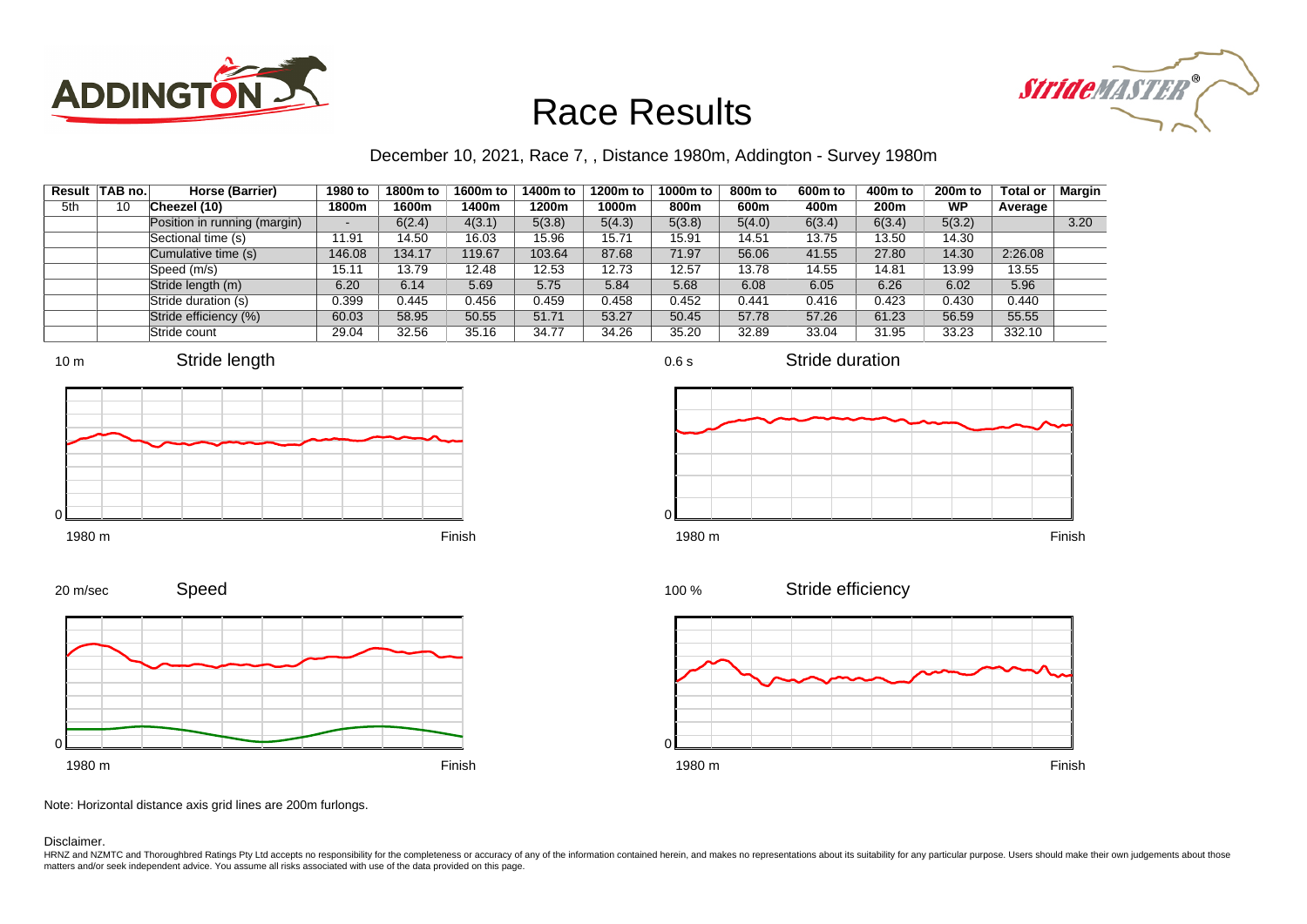



### December 10, 2021, Race 7, , Distance 1980m, Addington - Survey 1980m

| Result | TAB no. | Horse (Barrier)              | 1980 to | 1800m to | 1600m to | 1400m to | 1200m to | 1000m to | 800 <sub>m</sub> to | 600m to | 400m to          | 200 <sub>m</sub> to | <b>Total or</b> | Margin |
|--------|---------|------------------------------|---------|----------|----------|----------|----------|----------|---------------------|---------|------------------|---------------------|-----------------|--------|
| 6th    | 9       | Plutonium Lady (9)           | 1800m   | 1600m    | 1400m    | 1200m    | 1000m    | 800m     | 600m                | 400m    | 200 <sub>m</sub> | WP                  | Average         |        |
|        |         | Position in running (margin) | -       | 8(4.1)   | 6(5.4)   | 3(2.1)   | 2(1.6)   | 3(2.0)   | 3(2.6)              | 3(1.5)  | 4(2.0)           | 4(2.4)              |                 | 3.30   |
|        |         | Sectional time (s)           | 12.22   | 14.60    | 15.35    | 15.80    | 15.87    | 15.97    | 14.42               | 13.85   | 13.60            | 14.41               |                 |        |
|        |         | Cumulative time (s)          | 146.09  | 133.87   | 119.27   | 103.92   | 88.12    | 72.25    | 56.28               | 41.86   | 28.01            | 14.41               | 2:26.09         |        |
|        |         | Speed (m/s)                  | 14.73   | 13.70    | 13.03    | 12.66    | 12.60    | 12.52    | 13.87               | 14.44   | 14.71            | 13.88               | 13.55           |        |
|        |         | Stride length (m)            | 6.29    | 6.07     | 5.93     | 5.90     | 5.88     | 5.81     | 6.29                | 6.06    | 6.21             | 6.14                | 6.05            |        |
|        |         | Stride duration (s)          | 0.423   | 0.443    | 0.455    | 0.466    | 0.467    | 0.464    | 0.453               | 0.419   | 0.422            | 0.442               | 0.446           |        |
|        |         | Stride efficiency (%)        | 61.73   | 57.63    | 54.93    | 54.46    | 54.11    | 52.69    | 61.78               | 57.33   | 60.33            | 58.92               | 57.22           |        |
|        |         | Stride count                 | 28.64   | 32.93    | 33.73    | 33.88    | 33.99    | 34.44    | 31.81               | 33.02   | 32.19            | 32.57               | 327.20          |        |







0.6 s

Stride duration







1980 m Finish

Stride efficiency 100 %



Note: Horizontal distance axis grid lines are 200m furlongs.

#### Disclaimer.

0

HRNZ and NZMTC and Thoroughbred Ratings Pty Ltd accepts no responsibility for the completeness or accuracy of any of the information contained herein, and makes no representations about its suitability for any particular p matters and/or seek independent advice. You assume all risks associated with use of the data provided on this page.

 $\Omega$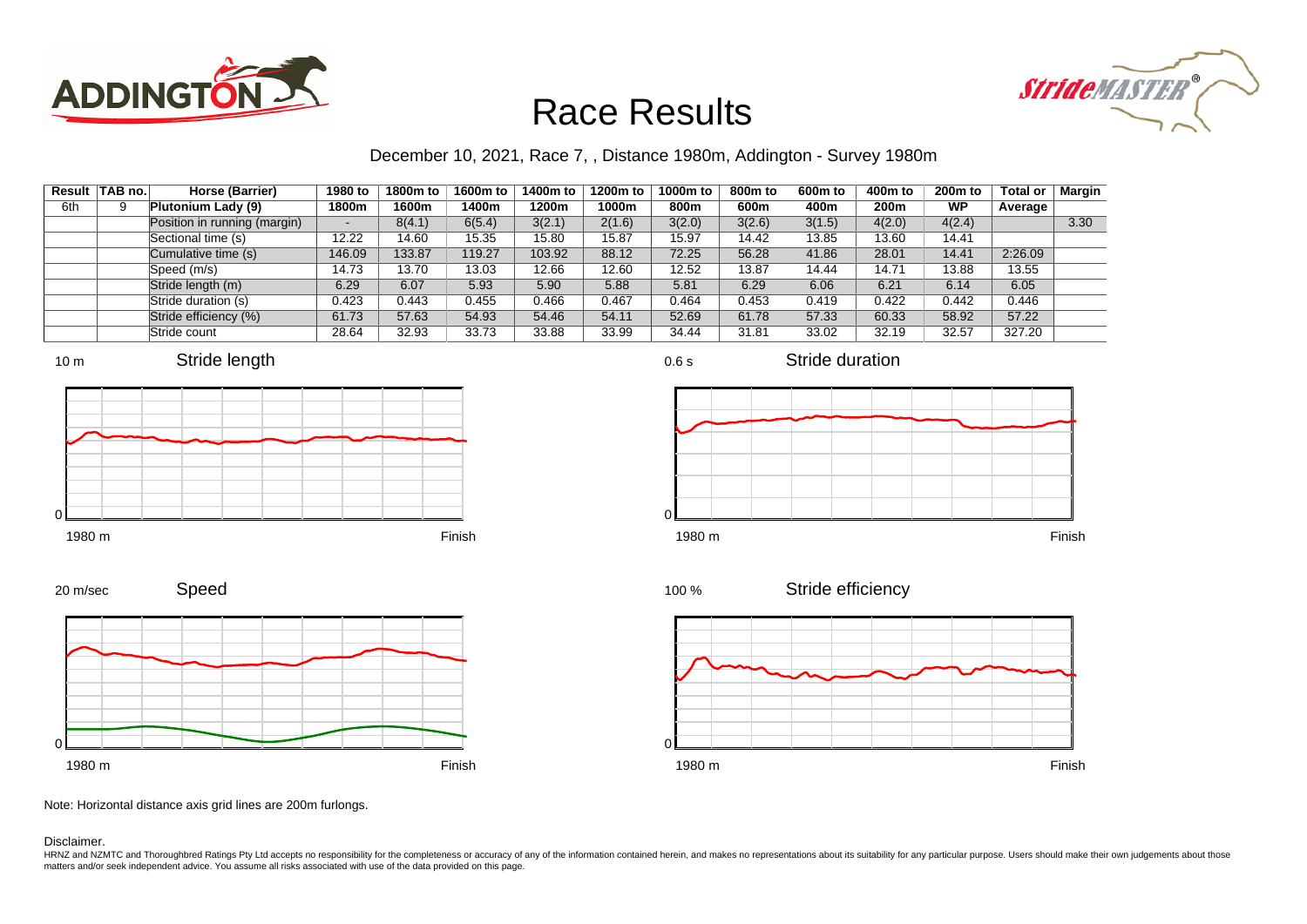



### December 10, 2021, Race 7, , Distance 1980m, Addington - Survey 1980m

|     | Result   TAB no. | Horse (Barrier)              | 1980 to | 1800m to | 1600m to | 1400m to | 1200m to | 1000m to | 800m to | 600 <sub>m</sub> to | 400m to | $200m$ to | <b>Total or</b> | <b>Margin</b> |
|-----|------------------|------------------------------|---------|----------|----------|----------|----------|----------|---------|---------------------|---------|-----------|-----------------|---------------|
| 7th | 5                | Storm (5)                    | 1800m   | 1600m    | 1400m    | 1200m    | 1000m    | 800m     | 600m    | 400m                | 200m    | <b>WP</b> | Average         |               |
|     |                  | Position in running (margin) |         | 10(6.1)  | 8(7.1)   | 7(5.9)   | 6(5.9)   | 6(5.0)   | 7(5.5)  | 8(4.6)              | 9(5.7)  | 7(5.1)    |                 | 5.10          |
|     |                  | Sectional time (s)           | 12.39   | 14.55    | 15.72    | 15.88    | 15.65    | 15.96    | 14.45   | 13.94               | 13.43   | 14.44     |                 |               |
|     |                  | Cumulative time (s)          | 146.41  | 134.02   | 119.47   | 103.75   | 87.87    | 72.22    | 56.26   | 41.81               | 27.87   | 14.44     | 2:26.41         |               |
|     |                  | Speed (m/s)                  | 14.52   | 13.75    | 12.72    | 12.59    | 12.78    | 12.53    | 13.84   | 14.35               | 14.89   | 13.85     | 13.52           |               |
|     |                  | Stride length (m)            | 6.15    | 6.07     | 5.80     | 5.80     | 5.86     | 5.71     | 6.11    | 6.08                | 6.28    | 6.02      | 5.98            |               |
|     |                  | Stride duration (s)          | 0.427   | 0.442    | 0.456    | 0.460    | 0.459    | 0.455    | 0.442   | 0.424               | 0.422   | 0.435     | 0.442           |               |
|     |                  | Stride efficiency (%)        | 59.08   | 57.66    | 52.62    | 52.57    | 53.73    | 50.91    | 58.40   | 57.85               | 61.72   | 56.64     | 55.94           |               |
|     |                  | Stride count                 | 29.27   | 32.92    | 34.47    | 34.48    | 34.11    | 35.04    | 32.72   | 32.87               | 31.82   | 33.22     | 330.92          |               |









0.6 s

Stride duration



Stride efficiency 100 %



Note: Horizontal distance axis grid lines are 200m furlongs.

Disclaimer.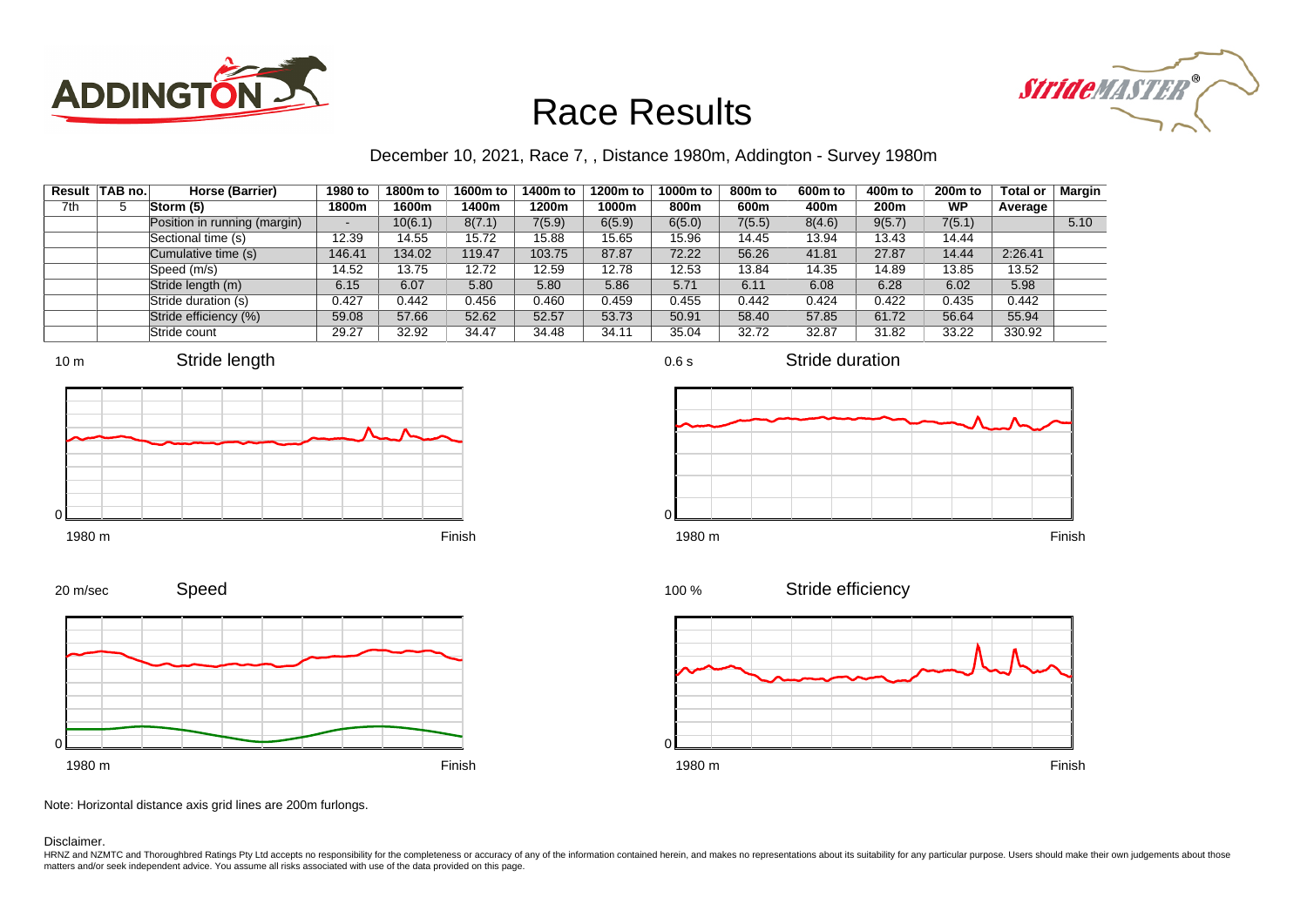



### December 10, 2021, Race 7, , Distance 1980m, Addington - Survey 1980m

0.6 s

| Result | TAB no. | Horse (Barrier)              | 1980 to | 1800m to | 1600m to | 1400m to | 1200m to | 1000m to | 800 <sub>m</sub> to | 600m to | 400m to | 200 <sub>m</sub> to | <b>Total or</b> | <b>Margin</b> |
|--------|---------|------------------------------|---------|----------|----------|----------|----------|----------|---------------------|---------|---------|---------------------|-----------------|---------------|
| 8th    | 3       | Taumata VC (3)               | 1800m   | 1600m    | 1400m    | 1200m    | 1000m    | 800m     | 600m                | 400m    | 200m    | WP                  | Average         |               |
|        |         | Position in running (margin) |         | 7(3.8)   | 9(8.4)   | 9(8.5)   | 9(10.1)  | 9(9.8)   | 10(9.2)             | 10(7.0) | 10(5.8) | 10(6.8)             |                 | 6.60          |
|        |         | Sectional time (s)           | 12.11   | 15.16    | 15.92    | 16.15    | 15.76    | 15.76    | 14.24               | 13.57   | 13.69   | 14.32               |                 |               |
|        |         | Cumulative time (s)          | 146.68  | 134.57   | 119.41   | 103.49   | 87.34    | 71.58    | 55.82               | 41.58   | 28.01   | 14.32               | 2:26.68         |               |
|        |         | Speed (m/s)                  | 14.86   | 13.19    | 12.56    | 12.38    | 12.69    | 12.69    | 14.04               | 14.74   | 14.61   | 13.97               | 13.50           |               |
|        |         | Stride length (m)            | 6.69    | 6.37     | 6.18     | 6.11     | 6.20     | 6.09     | 6.55                | 6.55    | 6.49    | 6.24                | 6.34            |               |
|        |         | Stride duration (s)          | 0.449   | 0.483    | 0.492    | 0.493    | 0.489    | 0.480    | 0.466               | 0.444   | 0.444   | 0.447               | 0.470           |               |
|        |         | Stride efficiency (%)        | 69.87   | 63.51    | 59.64    | 58.33    | 60.08    | 57.89    | 67.10               | 67.05   | 65.87   | 60.84               | 62.77           |               |
|        |         | Stride count                 | 26.92   | 31.37    | 32.37    | 32.73    | 32.25    | 32.86    | 30.52               | 30.53   | 30.80   | 32.05               | 312.40          |               |







Stride duration









Note: Horizontal distance axis grid lines are 200m furlongs.

Speed

#### Disclaimer.

20 m/sec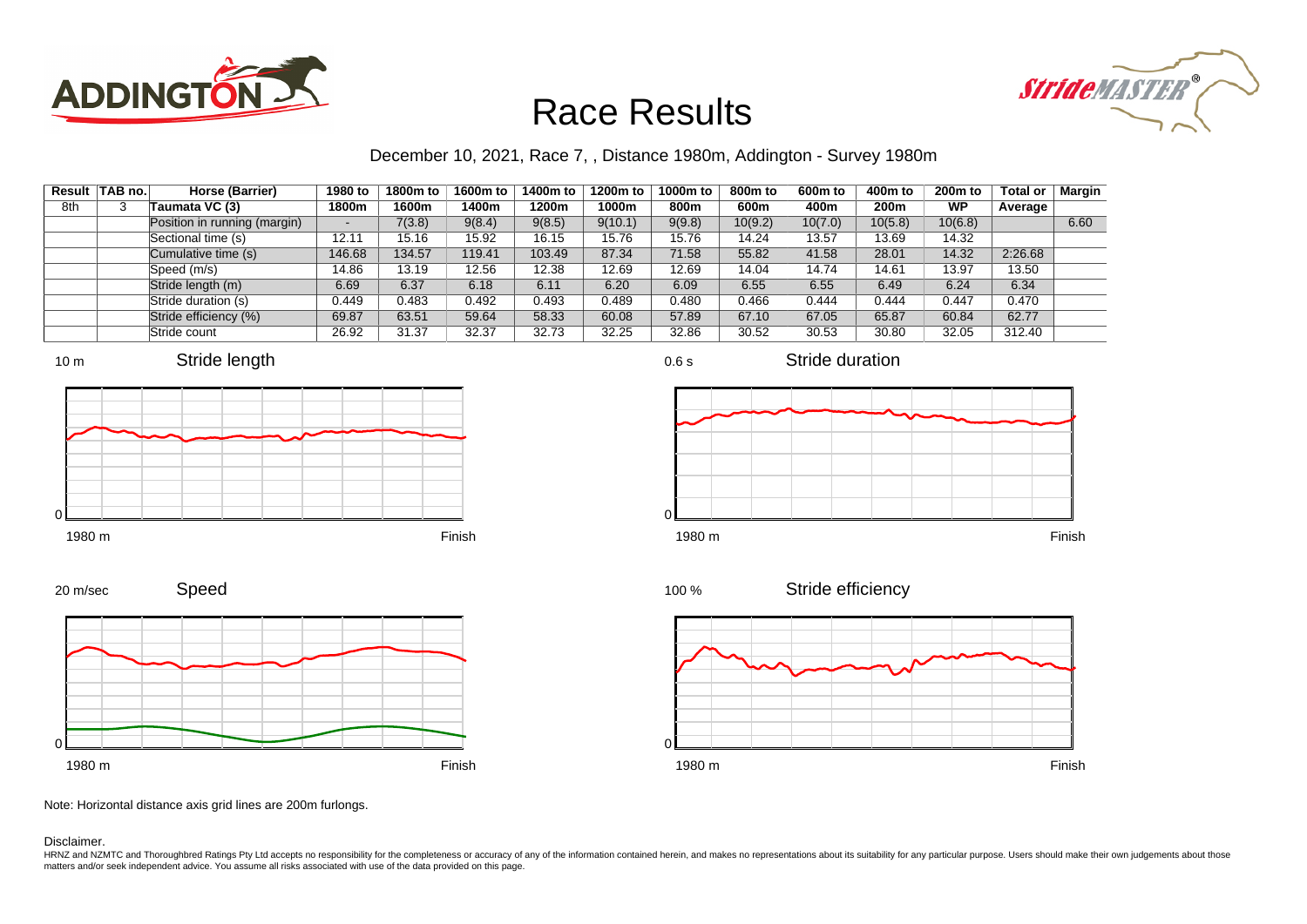



### December 10, 2021, Race 7, , Distance 1980m, Addington - Survey 1980m

|     | Result   TAB no. | Horse (Barrier)              | 1980 to | 1800m to | 1600m to | 1400m to | 1200m to | 1000m to | 800m to | 600m to | 400m to | $200m$ to | <b>Total or</b> | Margin |
|-----|------------------|------------------------------|---------|----------|----------|----------|----------|----------|---------|---------|---------|-----------|-----------------|--------|
| 9th | 4                | Sweet Belle (4)              | 1800m   | 1600m    | 1400m    | 1200m    | 1000m    | 800m     | 600m    | 400m    | 200m    | <b>WP</b> | Average         |        |
|     |                  | Position in running (margin) |         | 3(1.8)   | 5(4.8)   | 6(4.8)   | 7(6.3)   | 7(5.8)   | 6(5.2)  | 7(4.1)  | 8(3.9)  | 8(5.2)    |                 | 7.10   |
|     |                  | Sectional time (s)           | 11.67   | 14.87    | 15.91    | 16.13    | 15.70    | 15.78    | 14.42   | 13.72   | 13.75   | 14.82     |                 |        |
|     |                  | Cumulative time (s)          | 146.77  | 135.10   | 120.23   | 104.32   | 88.19    | 72.49    | 56.71   | 42.29   | 28.57   | 14.82     | 2:26.77         |        |
|     |                  | Speed (m/s)                  | 15.42   | 13.45    | 12.57    | 12.40    | 12.74    | 12.67    | 13.87   | 14.58   | 14.55   | 13.50     | 13.49           |        |
|     |                  | Stride length (m)            | 6.27    | 6.01     | 5.79     | 5.83     | 6.01     | 5.94     | 6.30    | 6.28    | 6.30    | 6.08      | 6.07            |        |
|     |                  | Stride duration (s)          | 0.414   | 0.447    | 0.461    | 0.470    | 0.472    | 0.469    | 0.455   | 0.431   | 0.433   | 0.450     | 0.450           |        |
|     |                  | Stride efficiency (%)        | 61.48   | 56.45    | 52.48    | 53.07    | 56.38    | 55.08    | 62.10   | 61.55   | 62.05   | 57.73     | 57.63           |        |
|     |                  | Stride count                 | 28.70   | 33.28    | 34.51    | 34.32    | 33.30    | 33.69    | 31.73   | 31.87   | 31.74   | 32.91     | 326.05          |        |









0.6 s

Stride duration



Stride efficiency 100 %



Note: Horizontal distance axis grid lines are 200m furlongs.

#### Disclaimer.